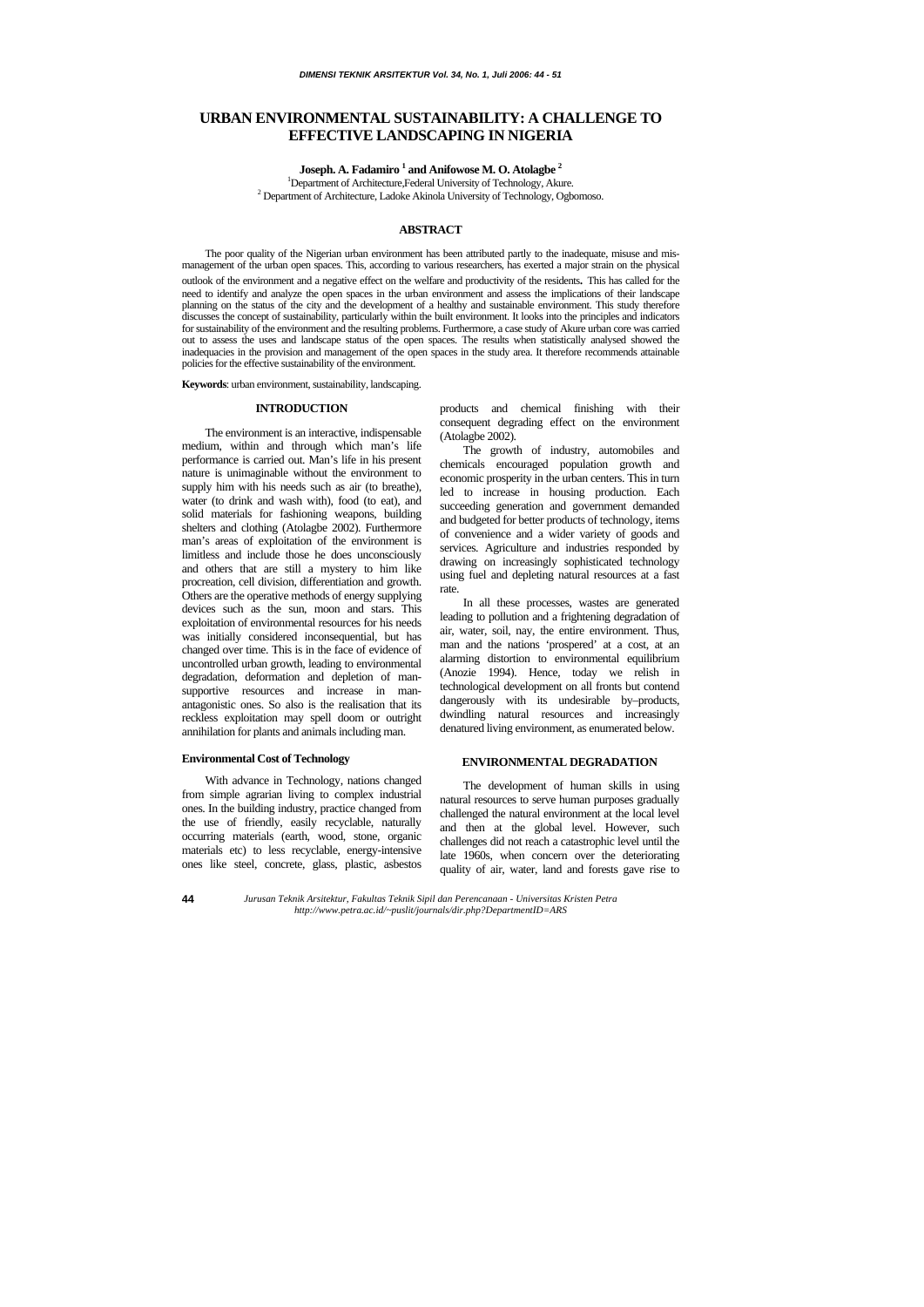increasing awareness and the need to stem pollution and degradation to all components of the environment. This brought about the most profound environmental problems been faced today which according to Tairu (1998) include the following.

#### **Environmental pollution**

Most countries of the world according to Tairu are seriously concerned about the problems of environmental pollution. This he defined as the contamination of air, land and water by industrial and human wastes and effluents resulting from unintended consequences of their production activities as enumerated below.

### *Noise pollution*

One of man's seemingly harmless habits that lend to environmental devaluation and the impairment of his health is noise. This is an undesirable sound from the viewpoint of others, except perhaps, the maker(s). The effects of noise on the environment is negatively manifested in the health of man and include; hearing impairment or loss, stress, high blood pressure, sleep loss, discomfort, and loss of productivity. People in noisy environments, especially children can develop reading deficiencies.

### *Air pollution*

The introduction of gases and particles into the atmosphere affects negatively, the atmosphere and the entire environment. There is the resultant change in the chemical composition of the environment; altering the oxygen/carbon dioxide ratio in favour of the latter. Increase in the content of atmospheric  $CO<sub>2</sub>$ causes a phenomenon referred to as global warming or a high environmental temperature. Incidences like this ultimately result in a rise in the sea level, a situation that may spell doom for those living in coastal cities of the world: in the event of floods, loss of home, lives and farmlands.

### *Water pollution*

Man's access to water supply includes surface water (streams, rivers, lakes, and oceans) and subterranean sources (as wells, boreholes etc). Various kinds of chemical discharges manage to get into water bodies (streams, oceans and wells) from industries and offshore activities. In the oil-producing areas of Nigeria, for instance waters and farmlands are inundated with oil from spills and leakage. While these farmlands become largely depleted, and unsupportive to cropping, water bodies and their contents (fish, prawns, and snails) are poisoned and both water and contents rendered unsuitable for human consumption.

### *Land pollution*

The major causes of land pollution include burning of bushes and the discharge of industrial wastes, which destroy useful organisms and distort important biological and ecological life cycles. Such cycles include that of carbon, nitrogen and oxygen, all of which play specific roles in the ecological balance. Distortion in any of these cycles affects, notably, the unique balance in the environment.

### **Human Systems and Environmental Problems**

Langford et al (1999) further noted the followings as the most profound environmental problems being faced today by the world urban centers in their bid to cope with the expected human systems.

### *Forest depletion*

Logging and burning according to him are among the major causes of deforestation, which results in unpredictable ecological and thus environmental distortion. Indiscriminate burning of bushes, felling of trees, destruction of plant cover all add to deforestation and in extreme causes, desertification. The latter is one of the most insubordinate environmental disasters that can visit a community.

#### *Soil erosion*

Erosion is the gradual weathering of rock, thus producing the fine-grained material, of soil that are washed away by wind and water, and deposited whenever the moving force ceases. About one third of the world arable land is being degraded largely due to poor management of the world cropland. In spite of this world agricultural production is still increasing.

### *Population growth*

The world population has been growing so rapidly for the last two centuries and is now over 5 billion people, which could double again in 35 years. Unlike early population increase in the developed countries, the current increase is mostly in developing countries. Thus, rates of population increase, current levels of resource consumption and the existing infrastructure are not in a coherent relationship. This will be particularly problematic in meeting the need of the additional population.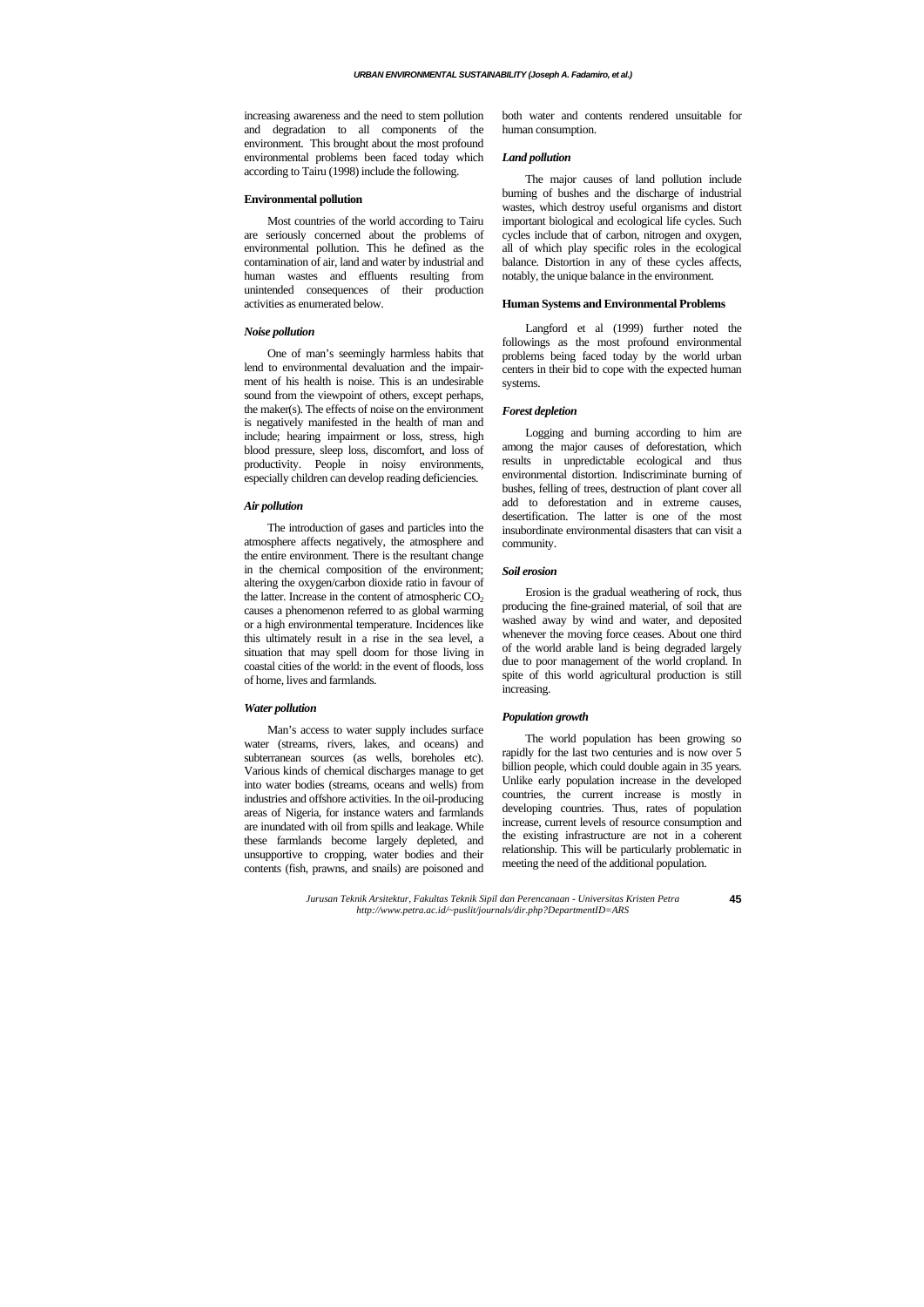**46** 

Since, human behaviour according to Gellar (1975) has contributed significantly to the enumerated degradation of the environment; certain changes in human behaviour, can on the other hand contribute significantly to the environmental protection and sustenance. It is therefore imperative to examine how the open spaces surrounding the individual buildings are ordered and put to use. Hence, the importance of a systematic study of sustenance of the environment, taking congnisance of the relationship between the target behaviour (communities), environmental variable (open spaces) and events (landscaping).

# **SUSTAINING THE BUILT ENVIRONMENT**

World Commission On Environment And Development, in 1987 provided the most commonly used definition of Sustainable Development as the development that meet the needs of the present without compromising the ability of the future generation to meet their own needs. Smith (1997) also defined it as a way of maintaining and enhancing the quality of human life by protecting the health of the biosphere and husbanding the key resources of the air, water, land and minerals. He further emphasized the need to look into the issue in two perspectives, which include the protection of the resources in form of a natural and ecological centered approach and the call of human centered approach oriented around the public realm. The impulse of which is to achieve a balance between an increased need of more self-sufficient ecosystem and the formulation of a planning and design approach oriented towards several key dimensions of environmentally responsive design.

However, to achieve the equitable and sustainable futures, quite different methods of achieving high quality life style will be needed. This will lead to new approach of different buildings, built environments and agro-urban relationships, thereby serving as the central challenge for design and designers of the built environment while sustainability and sustainable features will be available only through a purposeful design. Since the built environment does not end at the city edge, therefore every fence is a bit of the built environment. Every physical structure, likewise becomes a device through which spaces are organized and then in turn conditions the space around it in the same way that a wall intervenes in space and produce different environmental condition on each side.

Sustainability therefore is very complicated, and primarily concerns environmental issues. Research into sustainability is mainly to access the environ-

mental impact of human activities and to search options, which could have least negative impact on natural environment. Therefore, the study of urban environment involves both the sustainability of natural and human environments, created by building activities. The sustainability of the natural environment includes less depletion of natural resources, pollution and consumption of energy .The sustainability of human environment aims to achieve a stable and comfortable indoor and outdoor environments by providing adequate functional spaces and services.

Since there is no single strategy for environmental sustainability, the strategy to be used, depend on the objectives and level of sustainability under consideration. This paper addresses the problems of urban environment and the implications on the sustainability of the urban open spaces. It also appraises the landscape status of the existing open spaces in the urban core of Akure to enumerate the environmental qualities. The results were analyzed and necessary recommendations proffered.

# **URBAN LANDSCAPE AND OPEN SPACE CONCEPT**

Landscaping denotes the process of shaping, modifying and creating an outdoor scene ordered to effectively express the functional and supportive attribute of the public domains within the urban environment. Public domain here means the collective shared spaces within which most of the day-today experiences occur in an urban environment and include parks, streets, markets, playground and other open spaces among others. The elements of importance noted include plant materials such as trees, shrubs, ground covers and grasses. They are used in different areas in the design according to the required functions like accent, softening, screening, framing and shading. Structural materials, which are man made elements, are used for enclosure, surfacing and transmission or circulation within and between spaces provided. However, the essential principles for their effective use include the knowledge of the inherent characteristics and properties of the materials (Elmond, 1975).

On the other hand, urban open spaces are regarded as landed areas not built upon and ranged considerably from natural landscapes to definitely cultural, artificially designed areas and from huge green areas to almost entirely enclosed small outdoor rooms. At the macro level, they are meant to serve as urban parks or as green belts to limit development and to act as buffer zones between urbanized areas or elements. While at the micro level where town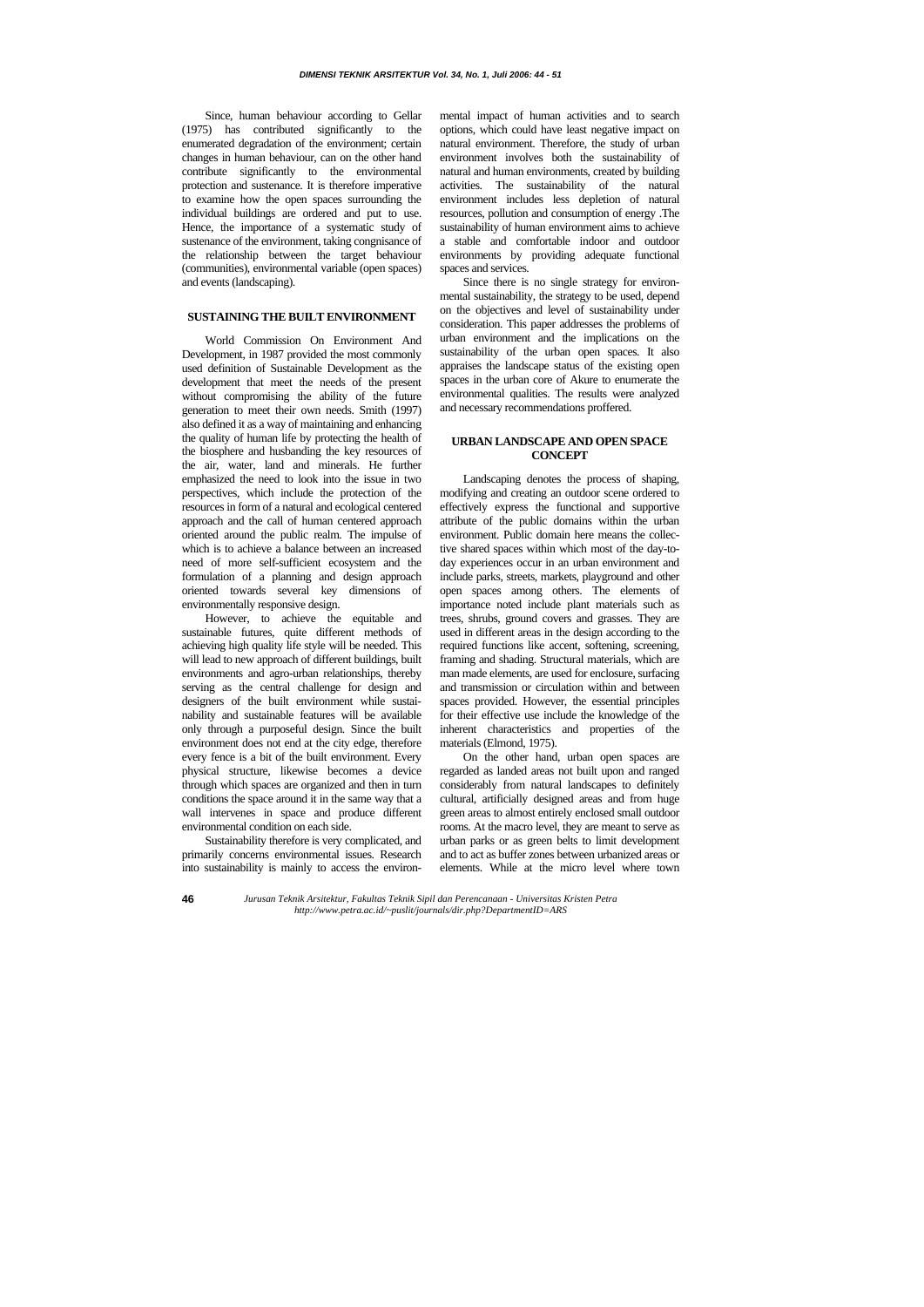houses and apartments are grouped together, much of the land left, are open spaces meant for recreation and aesthetic purposes. The possibility for the sustainable landscaping of the urban open spaces in Nigeria to achieve these stated goals, is currently far from being realized. It seems that the outdoor environment had been forgotten as a space that needs to be consciously organized for social relationships for the city inhabitants.

Many studies carried out in some urban centers confirmed the influence of the people on the maintenance and conservation of the environment. For instance, Olokesusi (1994) in Lagos, Anozie (1994) in Imo and Fadamiro (2000) carried out studies in Ondo States. The results emphasized that the rapid growth of urban centers generated management problems, such as encroachment of open spaces, inadequate solid waste management, water supply, housing and water pollution. Thus urbanization according to Osiyi (1989) has resulted in uncontrolled use and development of land thus creating chaos and blighted conditions in the city. A problem attributable to the lack of pursuit of landscape planning, design, and management in promoting land use development.

The role of landscape planning in the improvement and sustainability of the existing urban open spaces is fundamental to this study. In establishing a working relationship between landscaping and open space management; Falade (1998) emphasized deeply the need for adequate knowledge of the concept of open spaces and its super imposition on other concepts such as garden, parks and landscaping in general.

This research therefore seeks to investigate and analyze the landscape planning, design and environmental management of Akure urban core. This in effect is to promote the conservation, rehabilitation and maintenance of open spaces, landscapes and settlement pattern in the city. It is also expected to serve as an appropriate and adaptable community based solutions emanating from researches within the community**.** 

### **A CASE STUDY OF AKURE**

Akure the study area is one of the second generation State capitals and a rapidly growing medium sized urban center in Nigeria. It is located around latitude  $7^{\circ} 15^{\text{T}}$  North of the equator and  $5^{\circ} 14^{\text{T}}$ East, at an approximate altitude of 370m above sea level (Fig. 1). It has a population of 190.000 (1991 census) and rose from a rural town to one of the country's medium urban centers with an estimated population of 241,000 by 2003 using 2% yearly increase. The rapidity of its development within the last twenty-five years stemmed from the political status of the town which was initially a provisional headquarter and later a state capital thus serving as the seat of both the local and State Governments since 1976. This accounted for the influx of people to the city for employment and other related activities. It is thus expected that the environmental situation would be critical in terms of the ability to meet up with the sporadic developments devoid of adequate planning and monitoring.

The medium sized urban centers like the city under study need to be investigated to collect existing data and make appropriate resolutions. This can be used to avert the future eruption of the nonhabitability and environmental problems being suffered by bigger cities like Lagos, Ibadan and Kano; and caused by the inadequate planning at the inception of their growth and development. This becomes imminent now that the political and economic statuses, with the accompanying population influx are influencing the development of Akure with little or no regard to planning regulations. Hence the outcome of its choice as a study area, not only for the applicability to other cities in Nigeria but also to those in the developing countries.

### **RESEARCH METHODOLOGY**

The data for the study were extracted from a larger research work covering a wide range of issues on landscaping in the Akure city center. Research assistants were initially sent to the field to visit all the neighbourhoods in the core of the city and locate all the existing open spaces within 3km radius to the king's palace where the study was carried out. Fig. 2. The choice of the area was influenced by the need to ensure an area that is fully developed, so as to avoid as much as possible such undeveloped spaces that could be wrongly taken as open spaces.

The research assistants that administered the checklist for the data collected, for the study were selected because of their exposure and adequate knowledge of the subject matter. However, about 150 copies of the checklist were effected on the residents living around the open spaces, 43(92%) copies were retrieved from the field and this is sufficient for valid assessment.

# **DATA ANALYSIS AND DISCUSSIONS**

The following are the findings and statistical analyses of the parameters investigated in the study.

*Jurusan Teknik Arsitektur, Fakultas Teknik Sipil dan Perencanaan - Universitas Kristen Petra http://www.petra.ac.id/~puslit/journals/dir.php?DepartmentID=ARS*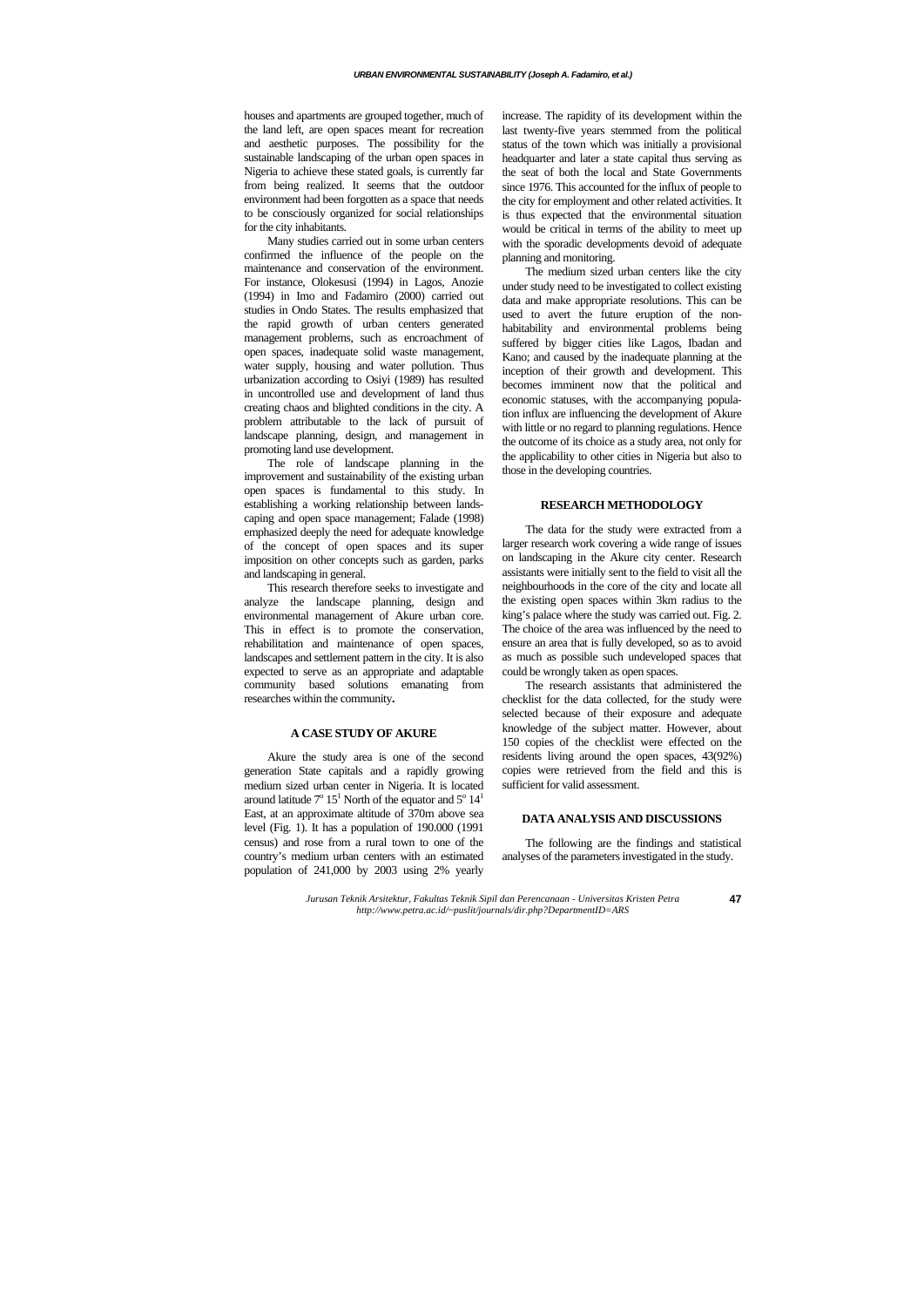### **Uses of Open Spaces**

The responses on the uses of the open spaces include relaxation 31 (20%), swampy and undeveloped area 40 (25.8%), and set back provisions 42 (27.1%). While the remaining spaces were used as refuse dump 14(9.0%), commercial activities 12(7.7%), uncompleted building sites  $8(5.2\%)$  and traditional fetish stands  $7(4.5\%)$ , thus showing the basic activities going on in the open spaces.

### **Landscape Element Provided in The Spaces**

The study further revealed that 71(45.8%) residents responded that the open spaces were not treated with landscape elements. While 31(20%) respondents opined that plant and structural materials were sparingly utilized in the spaces. This could be traced to the lack of awareness and interest of the people in landscaping their environment as well as the inability of the government, in encouraging the landscaping of the open spaces in the city centre. The intervention of the 'city beautification programmes' carried out by the state government years back was not sustained because of the lack of effective provisions of maintenance and policy backup for the decisions.

effective provision of landscape elements has no significant relationship with the environmental status of the urban open spaces. The statistical measure of relationship used to test the hypotheses is the chisquare test of independence and the decision rule is to reject the null hypothesis where the calculated value of  $X^2$  is greater than the tabulated value.

# **Evaluation of The Landscape Qualities of The Spaces**

The plant and structural landscape materials which include: groundcovers and flowers, tangible and intangible enrichment items and artificial state of the spaces were investigated and evaluated with the four points scale to ascertain the qualities and uses of the spaces. The study revealed in table 1 that all the parameters were either inadequately provided or not in existence in the open spaces in the study area. This is confirmed by the uses that the spaces are put, which include informal relaxation, left over spaces and set backs without any specific landscape consideration but covered with plant materials usually unorganized and with poor maintenance. The surroundings are left bared in most cases, forming a garden with laterite earth surface or sometimes with litter accumulation and poor landscape quality, thus adding to the impression of the spaces, being wastelands.

### **Test of hypothesis**

The hypotheses put forward in the study are; that the sizes of the open spaces have no significant relationship with the space characteristics and the

The statistical analysis in table 2 has shown that the sizes of open spaces have no significant relationship with the status of the spaces, by the acceptance of the hypothesis at 99.9% degree of significance. This is expected since all the various sizes of the spaces could be landscaped to enhance the taste and quality of the environment. However the sizes of the spaces have high degree of relationship with the element that could be provided, and the uses to be made of the open spaces by the rejection of the hypothesis.

The study further revealed in table 3 that the provision of groundcovers and land use patterns in the spaces has no significant relationship with the spaces' status, hence the acceptance of the hypothesis at (95%) degree of significance. This is a reflection of the apparent unconcerned attitude and lack of enlightenment of the people towards the use and need of such elements in the open spaces around them. The test also revealed that the null hypothesis has been rejected for other variables, which include trees, shrubs, structural materials, and enrichment items used in the spaces. This implies that there exists a significant relationship between these landscape elements and the determination of the status and quality of the spaces.

The trees and shrubs usually express the environmental greening of the urban landscape, thus emphasizing the importance of the plant materials in the climatic modification and visual quality of the environment. However, on close look at the trees, apart from the few ones scattered in some open spaces within the neighbourhood for recreational, traditional and other purposes; others are the common growths along the watershed and the streams passing through the city. Since the locations of these plants have not been properly planned or designed and monitored, they have not contributed to the quality of the environment except visually.

The structural materials and enrichment items tend to add to the status of the environment where they are well designed and implemented. However, the study has shown that these items are scantly utilized in the study area and has therefore not added to the quality of the city center because where they were utilized, the people have encroached on them with commercial stalls and other kinds of misuse.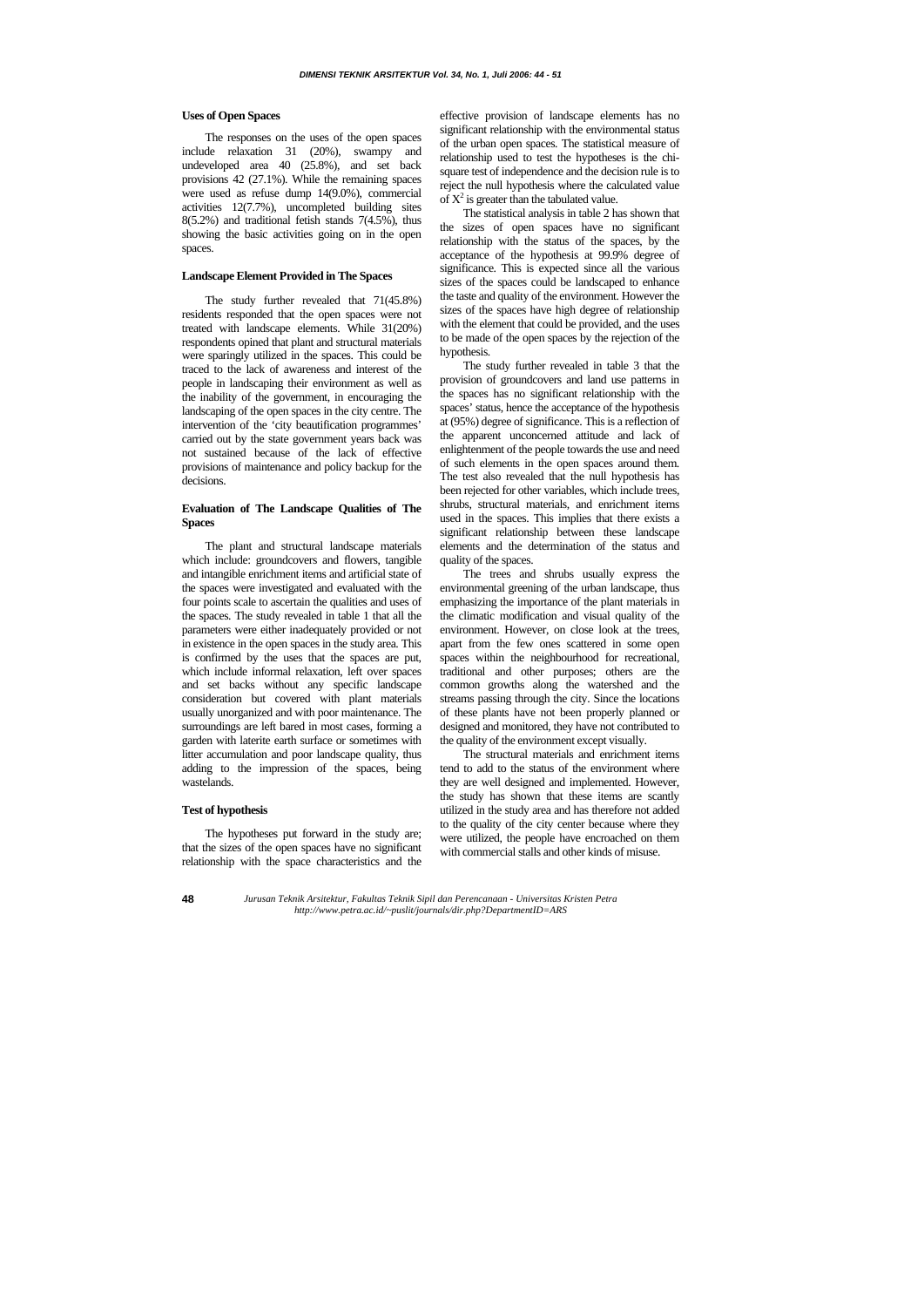The correlation analysis is also used to examine the relationship between the variables and to give the strength and direction of their associations. The analysis in table 4 has shown that all the variables (landscape elements) negatively and poorly correlated with the quality and status of the open spaces. This implies that the observed uses of the landscape elements in the study area were highly inadequate or almost nil and thus gives a very low and unsatisfactory status of the open spaces.

# **SUMMARY AND RECOMMENDATIONS**

The checklist administered on the field was used to identify and investigate the landscape characteristics of the open spaces in Akure city core. This has revealed the uses of the available open spaces and the status of the landscape elements in the spaces. The extent and appropriateness of the elements used and the quality of the spaces were further enumerated to ascertain the possibility of any relationship between the open spaces and landscaping.

The observed outcome of the variables used in the study has shown that the provision and management of open spaces is linked with the landscape quality of the environment and this is embedded in the structure of the land use pattern and planning in Nigeria. However, the inadequacy in the provision and management of the spaces is very evident in the study area. It is therefore essential that the following suggestions should be thoroughly effected for the improvement and sustenance of the spaces by all the stakeholders.

### **Enactment of Legislation**

Policies should be enacted on environmental care, with an integrated organization for their effective implementations. The Federal and State Governments in the bid to address this situation have established the Ministries of Environment. So also is the National Environmental Council which was established to co-ordinate the environmental policies and programmes at the various governmental levels in the country. The council should liase with all the stakeholders of the environment to develop a suitable, regulatory policy framework for the resolution of existing and envisaged future environmental problems. This can be carried out in the six geo-political regions established by the Federal Government, with their different physical and climatic characteristics, which are the chief, environmental design and management assets of the country.

### **Physical Planning Intensification**

The local planning authority should be well funded to enable it co-ordinate effectively the land use policies and their implementation at the local level. This is imperative since they were created purposely for such services to the local people and environment. The establishment of a department of landscape development or parks and garden unit as an arm of the planning authorities in the municipal local government council is expedient for an efficient urban management and a proper grassroot development in the city.

### **Environmental Awareness and Education**

Education supports sustainable development at any level and should be favourably considered at all the government and people's activities. In essence, there should be adequate and continuous training of relevant manpower in the field of landscape design and management to take up the administration of the policies enacted to propagate the quality expected of the environment. Nigerian higher institutions should set up informal study programmes to complement the existing courses offered in such relevant disciplines to enlighten the general public on the importance of landscaping to city development. Furthermore, participation in researches into environmental problems should be encouraged taking into cognisance the communities and the results made public through formal and informal channels.

### **Participatory Policy Implementation**

Appropriate authorities should involve the available local associations and non-governmental organizations (NGO) in all their environmental programmes; from the planning and design, through the implementation to management stages. The human resources or job provision programmes created by the Federal Government like; the National Youth Service corps (NYSC); National Directorate of Employment (NDE) and Poverty Alleviation programme (PAP) should be engaged to manage the establishment and maintenance of the environmental programmes according to the local requirements and priorities.

#### **Adequate Funding of Programmes**

Landscape development has been observed as an expensive and gainful venture. As a viable solution to some urban problems, it is necessary to find suitable strategies to source fund for the developments, from the private sectors and non-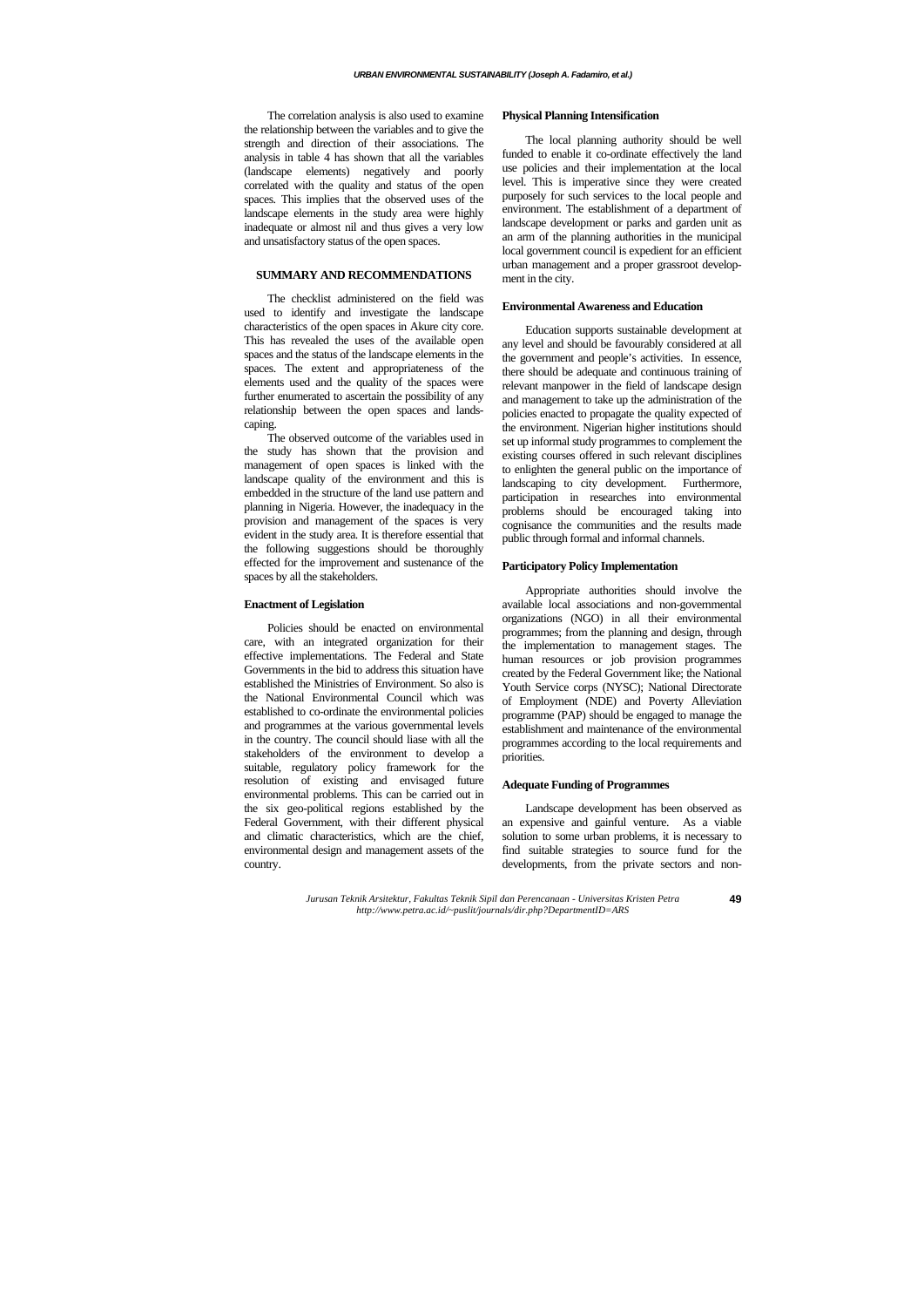- **50**
- *Jurusan Teknik Arsitektur, Fakultas Teknik Sipil dan Perencanaan Universitas Kristen Petra http://www.petra.ac.id/~puslit/journals/dir.php?DepartmentID=ARS*

governmental organizations (NGO) by way of public cum private partnership.

# **Encouragement of Appropriate Local Solutions to Problems**

The study also recommends the reclamation of the unused open spaces occurring from the generous planning regulations for setbacks and air spaces. The spaces are presently neglected, deteriorating and should be re-designed to function effectively with natural and artificial landscape elements, such as decorative circulation pavements, continuous walkways, cycle and pedestrian paths, parks, playgrounds, plaza and spaces for community gatherings.

### **CONCLUSION**

The study has documented the theoretical and conceptual frameworks of environmental sustainability and their relationship with urban open spaces. It also enumerated the essence of space provision and utilization in the determination of the environmental quality of any particular environment. Since open spaces exist either by deliberate design or as left over spaces, their competitive uses and classifications serve as alternatives to the buildings and as link between buildings, and thus unavoidably important in the creation and management of the urban environment.

It revealed that the relationships between the urban open space planning and landscaping had not been remarkably effective in the city. It further noted that the government's approach to the relationship, by the promulgation of the environmental sanitation decree had not been very successful because it was an ad-hoc solution rather than the required sustainable policies. The paper therefore recommends the total adherence to the suggested policies for the effective management and sustenance of the urban environment through landscape provisions.

#### **REFERENCES**

- Anozie U.C. "Environmental Sanitation Control in Imo State, Nigeria", *In Urban Management and Urban Violence in Africa*. Vol.1 IFRA, UI, Ibadan. 1994.
- Atolagbe A. M. O. "Architecture in Nigeria and the Practice for Sustainable Development: A Comparative Study of Modern and Indigenous Housing Strategy". *AARCHES Journal*,. Vol. 2 No1, Oct 2001- March 2002 Pp 61-65.
- Elmond J .B. *Fundamental of Horticulture*. New Delhi; Tata McGraw Hill Publishing Coy. 1975, p. 560.
- Fadamiro J.A., *The Environment and Its Problems in Landscape Design and the Environment*, ALFAD Publications Limited, Akure, 1998.
- Fadamiro J.A., "Outdoor Spaces and their Landscape Qualities: A Comparative Analysis of three Neighborhoods in Lagos Nigeria." *Journal of Urban and Environmental Research*, Vol.2. 2000, pp 55-67
- Falade J.B., "Public Acquisition of Land for Landscaping and Open Space Management" *Journal of Nigeria Institute of Town Planners* Vol.11. 1998, pp1-13.
- Fairbrother N., *New Lives New Landscape*, Architectural Press, London. 1970.
- Gellar E.S., "Actively Caring for the Environment: An Integration of Behaviour and Humanism." *Journal of Environment and Behaviour*. Vol.27, No.2. 1975, Safe Publications.
- Langford D.A, Zhang X.Q, Macloed I and Dimitrijevic B., *Design and managing for Sustainable Building in the UK.* In Profitable Partnering in Construction Procurement. Ed. Dr. S.O. Ogunlana, E & FN Spon. London. 1999
- Olokesusi F., "Sustainability and Solid Waste Management in Metropolitan Lagos: The Imperative for a New Paradigm". *In Urban Management and Urban Violence in Africa*. Vol.1. 1994, IFRA UI Ibadan.
- Osiyi S.D., *Landscape Design as a Tool for improving Enugu Neighborhoods. A Case Study of Oguwi New Layout,* Enugu. Unpublished Thesis Dissertation UNN Enugu Campus. 1989.
- Smith P. C., "Reinventing the City: Sustainability and the Built Environment HKIA", *journal First Quarter.* 1997.
- Tairu T.T., *Towards Protection of Environment and Ecology*. In Current Issues in Nigerian Environment. Ed. Prof. A. Osuntokun, Davidson Press, Ibadan. 1998.